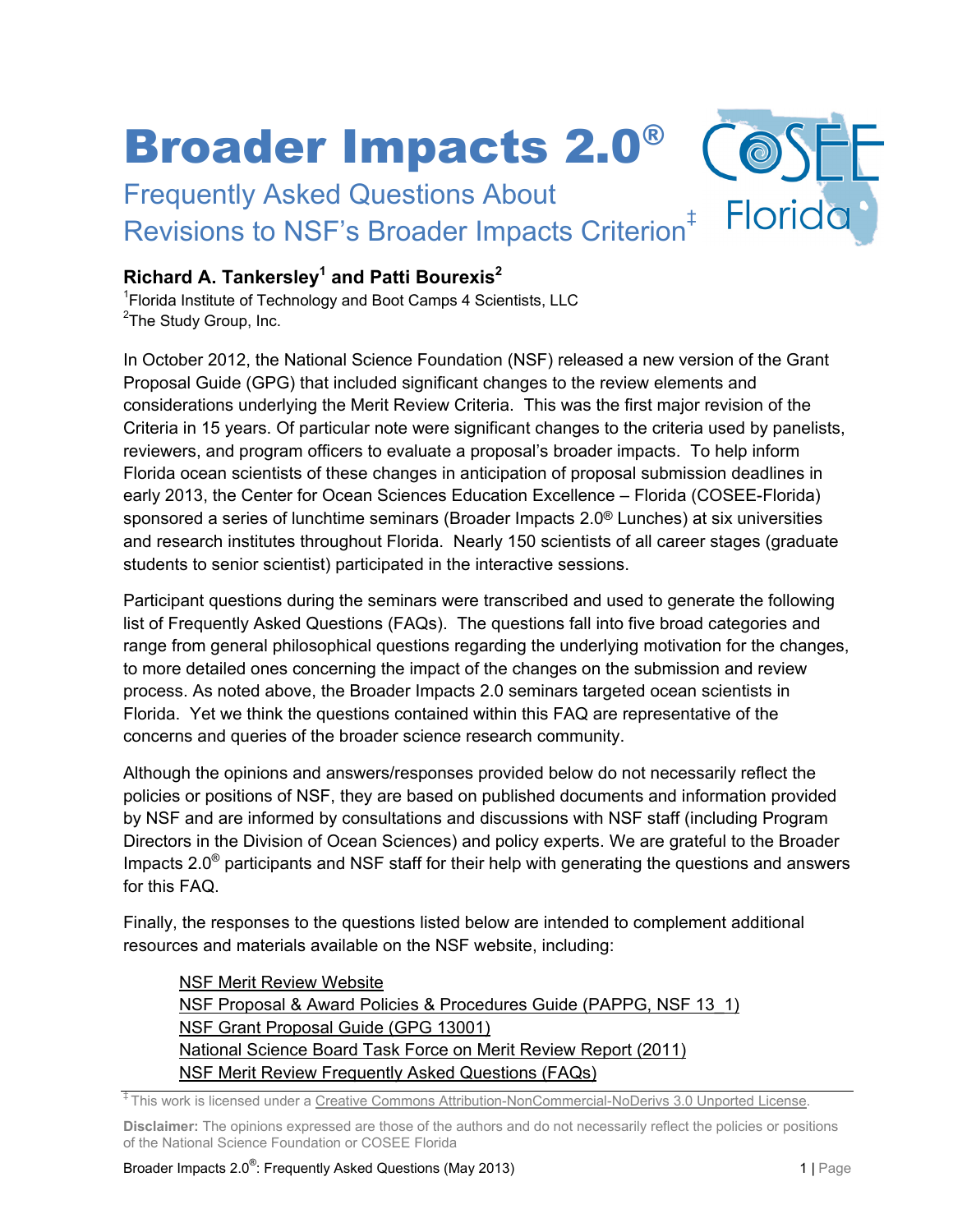

**This work is licensed under a Creative Commons Attribution-NonCommercial-NoDerivs 3.0 Unported License**

**For additional information contact:** Richard A. Tankersley, PhD

Department of Biological Sciences Florida Institute of Technology Melbourne, FL 32901 rtankers@fit.edu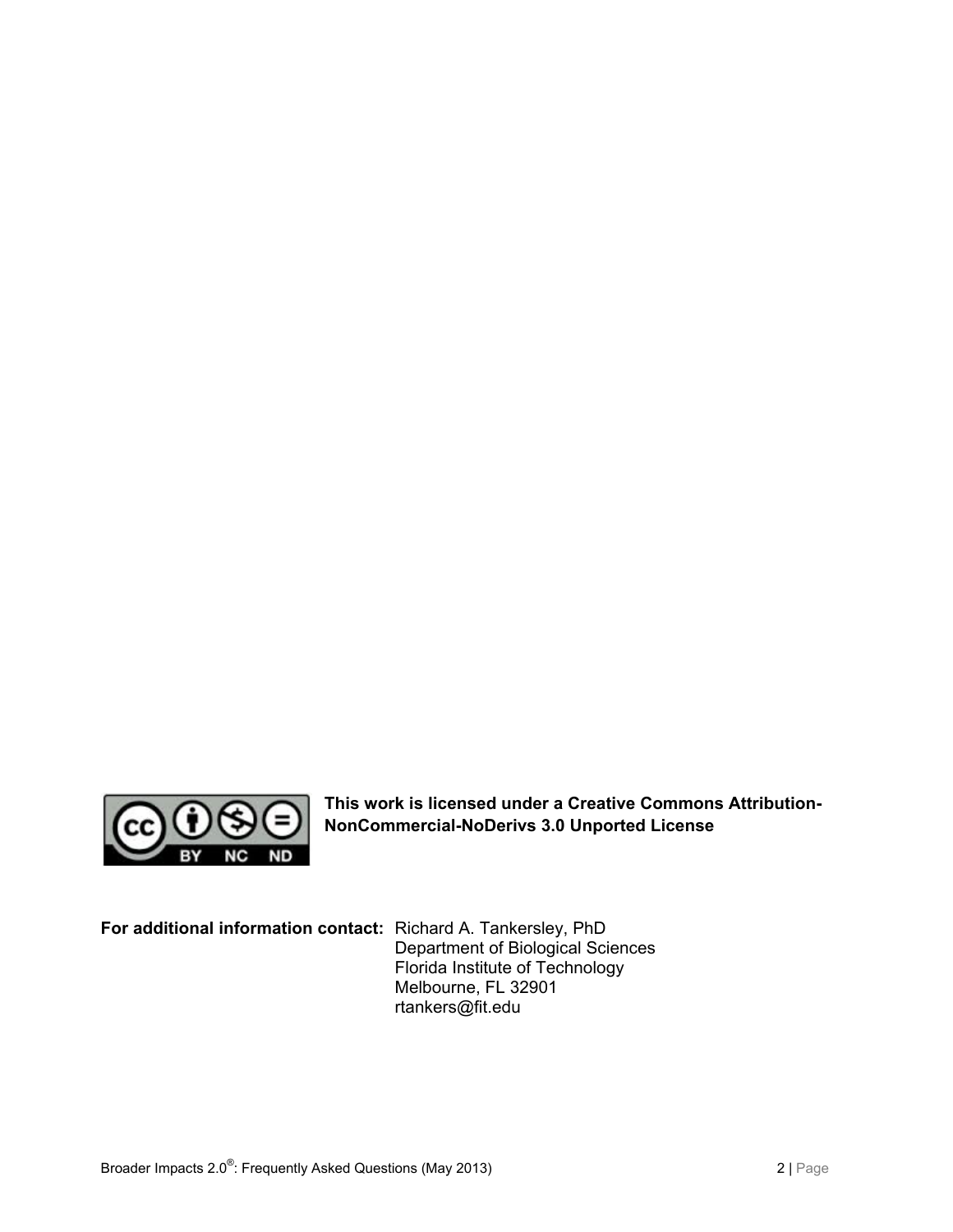# **Summary of Questions**

|  |                                                                                                | 1d. Where can I go to find out more about the changes to the Merit Review process? 4                    |  |
|--|------------------------------------------------------------------------------------------------|---------------------------------------------------------------------------------------------------------|--|
|  |                                                                                                |                                                                                                         |  |
|  |                                                                                                | 2a. What is the recommended level of integration between Intellectual Merit and Broader Impacts? 5      |  |
|  |                                                                                                |                                                                                                         |  |
|  | 2c. l                                                                                          | Can I still consider training graduate students or post-docs as part of my broader impact               |  |
|  |                                                                                                | 2d. Does the research outlined in the proposal have to directly impact society? 6                       |  |
|  |                                                                                                |                                                                                                         |  |
|  |                                                                                                | 3a. Where should I address the Broader Impacts of my research in the Project Description?6              |  |
|  |                                                                                                |                                                                                                         |  |
|  | 3c.                                                                                            | How much space should I allocate to the Broader Impacts section in the Project Description? 7           |  |
|  | 3d.                                                                                            | Is there an increase in the page limit for proposals to accommodate the need for a separate             |  |
|  |                                                                                                |                                                                                                         |  |
|  | 3e.                                                                                            | Do I need to include more than one broader impact activity in my proposal?                              |  |
|  | 3f.                                                                                            | Should I include in the proposal how I plan to assess any proposed broader impact activities? 7         |  |
|  | 3g.                                                                                            | Do I have to report on the broader impacts of past NSF awards in the Results from Prior NSF             |  |
|  |                                                                                                | 3h. Should I include a request for funds in the budget to support Broader Impacts?8                     |  |
|  |                                                                                                |                                                                                                         |  |
|  |                                                                                                | 4a. How will the Broader Impacts of a proposal be evaluated by NSF reviewers and panelists?8            |  |
|  | 4b.                                                                                            | How will reviewers and panelists learn about the changes to the Merit Review Criteria? What             |  |
|  |                                                                                                | 4c. Will Broader Impacts be weighted the same as Intellectual Merit in the review process?9             |  |
|  | 4d.                                                                                            | How much weight will Program Directors give to the Broader Impacts Criteria when making                 |  |
|  |                                                                                                | 4e. With the increased prominence of Broader Impacts, will Program Directors recruit experts in         |  |
|  |                                                                                                |                                                                                                         |  |
|  | 4f.                                                                                            | Will I need to report on the progress and results of my broader impact activities in my annual          |  |
|  | 5. Assistance with Preparing Effective Broader Impacts Descriptions and Designing Activities10 |                                                                                                         |  |
|  |                                                                                                | 5a. Are there plans to distribute examples of good Broader Impacts descriptions or activities?10        |  |
|  | 5b.                                                                                            |                                                                                                         |  |
|  | 5c.                                                                                            | How do I get feedback on a Broader Impacts description for a proposal? 11                               |  |
|  | 5d.                                                                                            | Should I consider developing collaborations to increase my broader impacts capability or                |  |
|  |                                                                                                |                                                                                                         |  |
|  |                                                                                                | 5e. Are institutions going to be expected to provide support for the broader impact activities proposed |  |
|  |                                                                                                |                                                                                                         |  |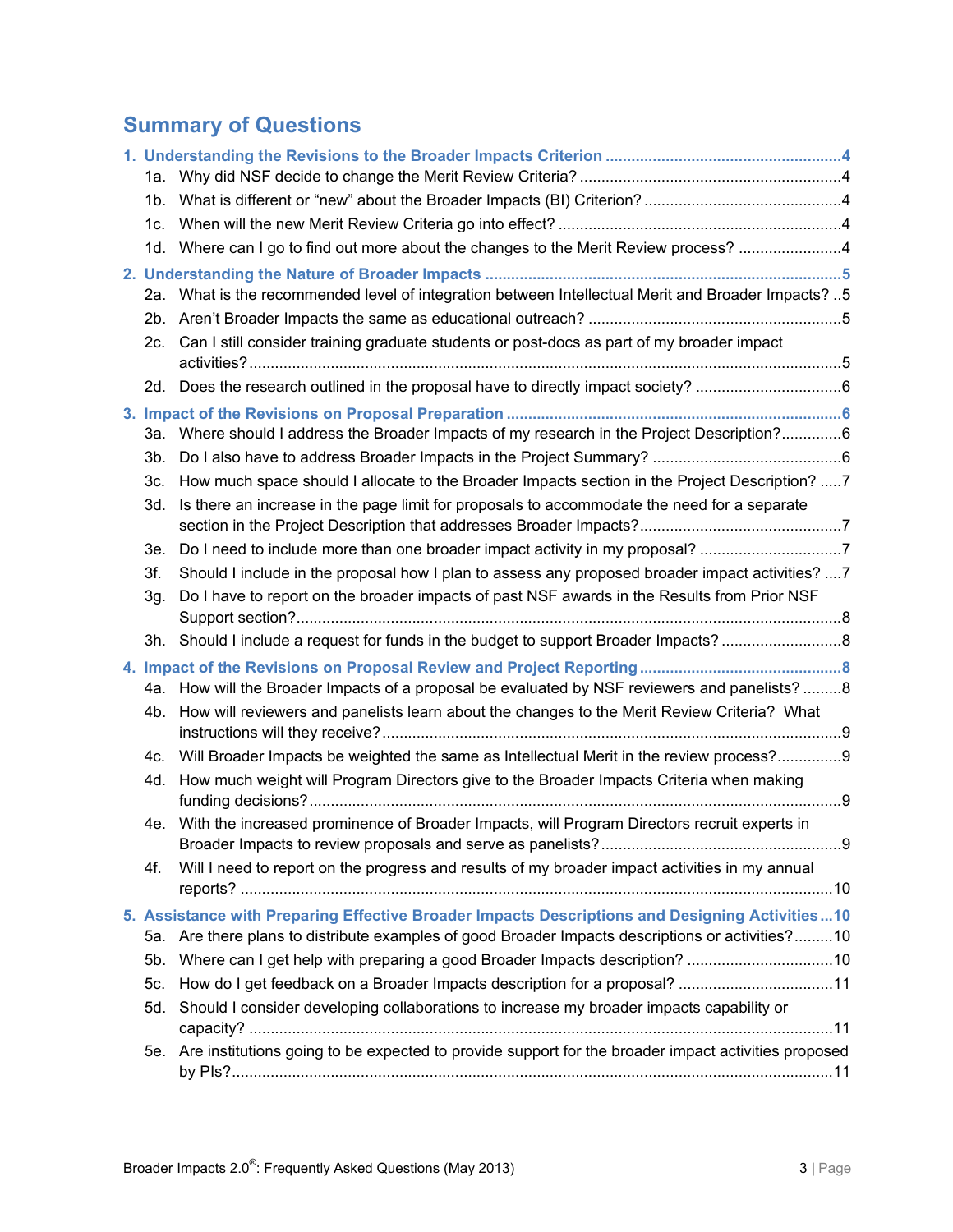# <span id="page-3-1"></span><span id="page-3-0"></span>1. Understanding the Revisions to the Broader Impacts Criterion

#### **1a. Why did NSF decide to change the Merit Review Criteria?**

Periodically (about every 2 years) NSF releases an updated and revised version of the Proposal and Award Policies and Procedures Guide [\(PAPPG\).](http://www.nsf.gov/publications/pub_summ.jsp?ods_key=papp) Included in the PAPPG is the Grant Proposal Guide [\(GPG\)](http://www.nsf.gov/publications/pub_summ.jsp?ods_key=gpg), which provides guidance to Principal Investigators (PIs) on the preparation, submission, and review of NSF proposals. The new PAPPG, released October 2012, includes significant changes to the Merit Review Criteria, especially the elements used to evaluate a proposal's Broader Impacts. The changes were in response to a study completed by the National Science Board's Task Force on Merit Review (NSB [2011\)](http://www.nsf.gov/nsb/publications/2011/meritreviewcriteria.pdf) and provisions in the *America COMPETES Reauthorization Act of 2010* that increased the status of the Broader Impacts Criterion.

#### <span id="page-3-2"></span>**1b. What is different or "new" about the Broader Impacts (BI) Criterion?**

The new GPG includes several changes in how Broader Impacts are described, evaluated, and reported. You must now explicitly address a proposal's broader impacts in a separate section in the Project Description (see 3a) and provide descriptions of the progress and accomplishments of any broader impact activities in grantee annual and final reports (see 4f). More importantly, the NSF has raised the prominence of Broader Impacts by applying the same five review elements used to assess intellectual merit (see 3a). Previously, reviewers and panelist were asked to consider very different criteria when assessing a proposal's Intellectual Merit and Broader Impacts.

#### <span id="page-3-3"></span>**1c. When will the new Merit Review Criteria go into effect?**

The Merit Review Criteria contained in the new [PAPPG \(NSF 13\\_1\)](http://www.nsf.gov/publications/pub_summ.jsp?ods_key=papp) is effective for all proposals submitted or due on or after January 14, 2013.

#### <span id="page-3-4"></span>**1d. Where can I go to find out more about the changes to the Merit Review process?**

NSF's website on [Merit Review](http://www.nsf.gov/bfa/dias/policy/merit_review/mrfaqs.jsp) is a good place to start. Several recently published papers and articles provide information on the background, rationale, and impact of the changes. They include:

Frodeman, R, J.B. Holbrook, P.S. Bourexis, S.B. Cook, L. Diederick, and R.A. Tankersley. 2013. Broader Impacts 2.0: Seeing-and seizing-the opportunity. BioScience 63:153- 154 [\(DOI: 10.1525/bio.2013.63.3.2\)](http://www.jstor.org/discover/10.1525/bio.2013.63.3.2?uid=3739936&uid=2129&uid=2134&uid=2&uid=70&uid=4&uid=3739256&sid=21102176953697).

Lok, C. 2010. Science for the masses. Nature 465: 416-418 [\(DOI:10.1038/465416a\)](http://www.nature.com/news/2010/100526/full/465416a.html) Markin, K.M. 2013. Don't underestimate NSF's new grant-submission rules. Chronicle [of Higher Education, January 9, 2013.](http://chronicle.com/article/Dont-Underestimate-NSFs-New/136521/#disqus_thread)

Mervis, J. 2011. Beyond the data. Science 334: 169-171 [\(DOI:](http://www.sciencemag.org/content/334/6053/169.summary) 

[10.1126/science.334.6053.169\)](http://www.sciencemag.org/content/334/6053/169.summary).

Sarewitz, D. 2011. The dubious benefits of broader impact. [Nature 475: 141](http://www.nature.com/news/2011/110713/full/475141a.html) [\(DOI:10.1038/475141a\)](http://www.nature.com/news/2011/110713/full/475141a.html).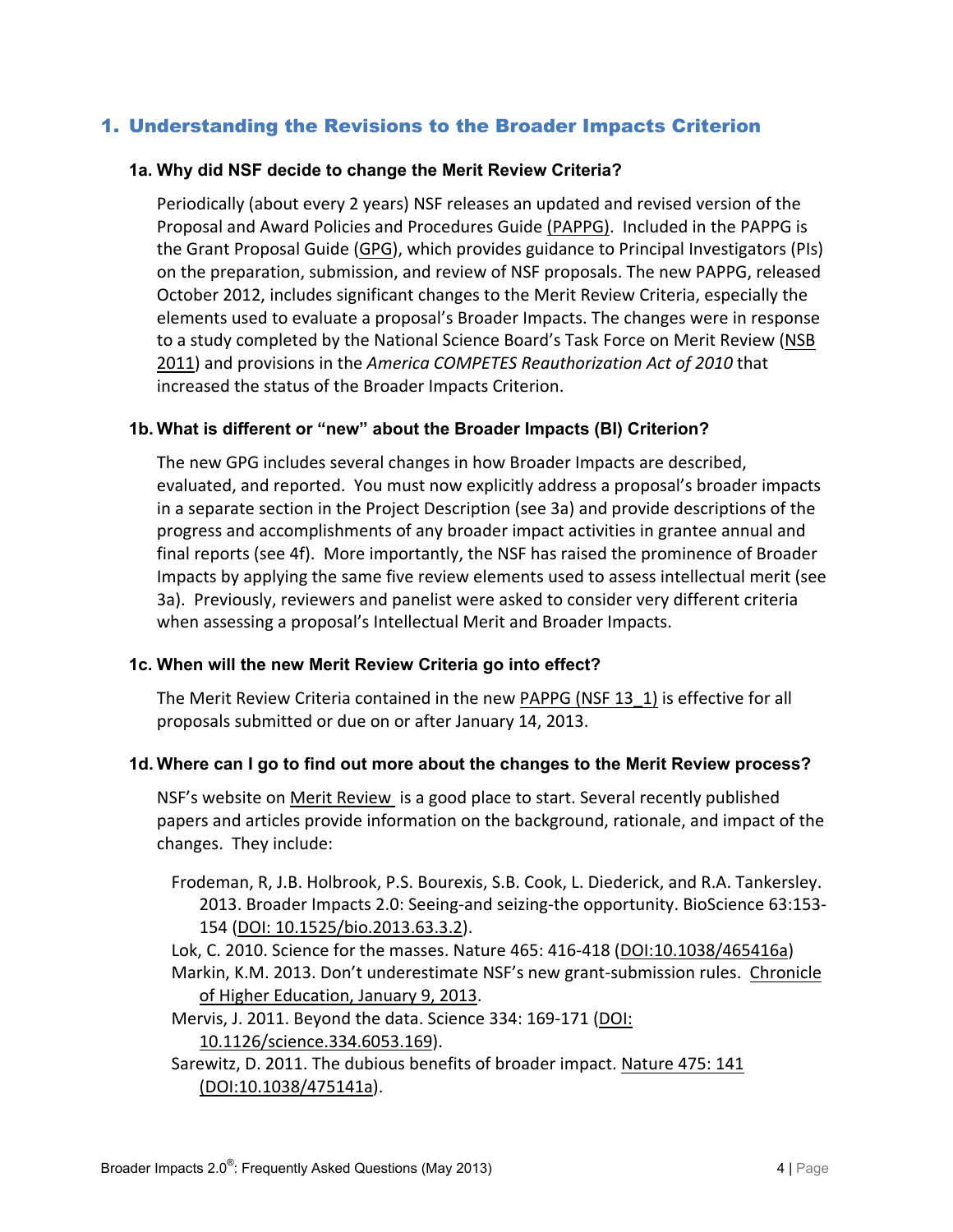### <span id="page-4-1"></span><span id="page-4-0"></span>2. Understanding the Nature of Broader Impacts

#### **2a. What is the recommended level of integration between Intellectual Merit and Broader Impacts?**

Most reviewers look for integration between a proposal's Intellectual Merit and Broader Impacts and NSF encourages PIs to consider how the results and outcomes of the proposed research may make broader contributions – including contributions to society. The Grant Proposal Guide (GPG; Chapter [II.C.2.d.i\)](http://www.nsf.gov/pubs/policydocs/pappguide/nsf13001/gpg_2.jsp#IIC2di) states, "Broader impacts may be accomplished through the research itself, through the activities that are directly related to specific research projects, or through activities that are supported by, yet are complementary to the project." Thus, in some cases, separate broader impact activities may not be necessary or relevant. The research itself may directly address or contribute to one or more of the desired societal outcomes listed in the GPG – or other outcomes not listed (GPG; [Chapter II.C.2.d\)](http://www.nsf.gov/pubs/policydocs/pappguide/nsf13001/gpg_2.jsp#IIC2di). However, if additional activities are proposed, they should be related to and complement the research. Moreover, broader impact activities should not be activities that you might do regardless of whether the proposal is funded. For example, if you are expected to develop new laboratory modules, lectures, or course components as part of your academic or institutional appointment, then these undertakings should not be listed as broader impact activities.

#### <span id="page-4-2"></span>**2b. Aren't Broader Impacts the same as educational outreach?**

No. This is a common misconception. Educational outreach is one of many strategies that scientists can use to broaden the impact of their research and share the results and societal benefits of their discoveries with a wider audience. However, broader impacts can be far "broader" than just educational outreach and can include activities that are inherent and imbedded in the research itself, such as the transfer and scale-up of new technologies, the use of research results to inform science policy, and the development of new technologies, instrumentation, or research tools that enhance the infrastructure for research or directly benefit society. For example, as part of a larger research project, a group of PIs may propose to design and test a new, low-cost sensor array that improves or transforms how research scientists and water resource managers monitor water quality.

#### <span id="page-4-3"></span>**2c. Can I still consider training graduate students or post-docs as part of my broader impact activities?**

Yes. In fact, STEM (science, technology, engineering and mathematics) education and the development of a strong, competitive STEM workforce are two of the possible "societally relevant outcomes" cited in the GPG [\(Chapter II.C.2.d\)](http://www.nsf.gov/pubs/policydocs/pappguide/nsf13001/gpg_2.jsp#IIC2di). Yet, reviewers may feel that simply providing financial support for students or post-docs is not sufficient – or creative or innovative enough. They may ask "what is the added value (i.e., beyond salary, stipend or tuition) of the project to the education and training of the student or post-doc (i.e., workforce development)?" Thus, a good Broader Impacts description might highlight any specialized training, mentoring, access to facilities or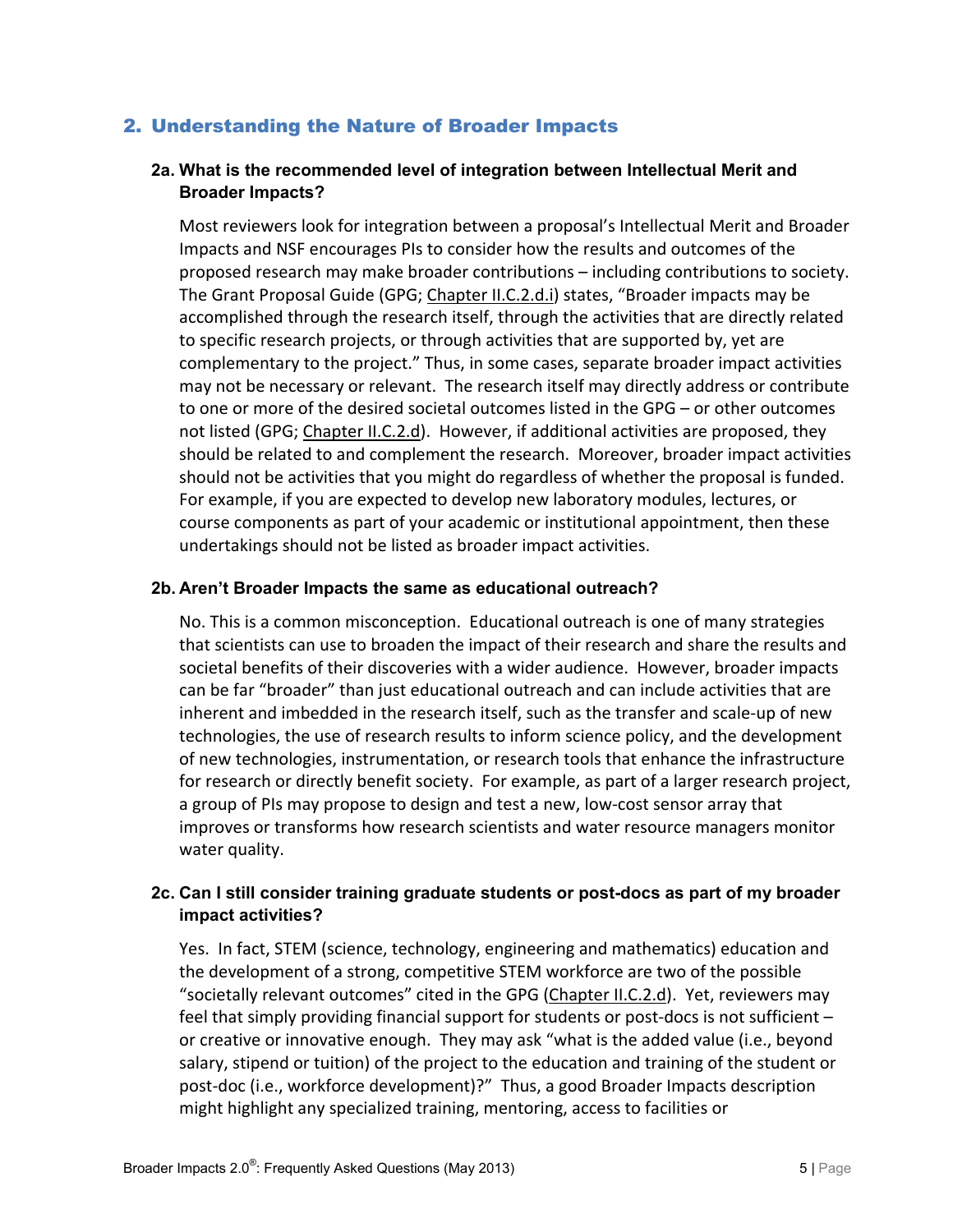instrumentation, or professional development the students and post-docs will receive if the proposal is awarded.

#### <span id="page-5-0"></span>**2d. Does the research outlined in the proposal have to directly impact society?**

The first two Merit Review Principles state that "(1) All NSF projects should be of the highest quality and have the potential to advance, if not transform, the frontiers of knowledge and (2) NSF projects, in the aggregate, should contribute more broadly to achieving societal goals." In other words, NSF would like the research it supports to advance knowledge and understanding in the scientific field and bring tangible benefits to society. Some societal benefits may be tied directly to the outcomes of the research, while others may be accomplished or demonstrated indirectly through activities that are complementary to the project. Yet, as articulated in the second Merit Review Principle, NSF does not expect individual projects to achieve societal goals by themselves. Instead, projects in the NSF portfolio that address similar goals or societal needs should collectively (i.e., in the aggregate) contribute to the achievement of societally relevant outcomes. Thus, it is up to the PIs to clearly articulate in the Broader Impacts section how the research itself, or any associated broader impact activities, will make a difference in achieving those goals.

# <span id="page-5-2"></span><span id="page-5-1"></span>3. Impact of the Revisions on Proposal Preparation

#### **3a. Where should I address the Broader Impacts of my research in the Project Description?**

You are now required to describe the broader impacts of your proposed research activities in a separate section labeled "Broader Impacts" in the Project Description. Moreover, if you or one of your co-PIs has received funding from NSF in the past five years, then you are also required to explicitly address the results and outcomes of both the intellectual merit and broader impact activities in two separate areas in the *Results from Prior NSF Support* section of the Project Description. It is important to note that proposals that lack either of these two sections run the risk of being returned without review because they are not in compliance.

#### <span id="page-5-3"></span>**3b. Do I also have to address Broader Impacts in the Project Summary?**

Yes. Project Summaries are now divided into three sections: an overview, a statement on the Intellectual Merit, and a statement on the Broader Impacts. When entering the Project Summary in NSF's FastLane system, each section is placed in a separate text box. Information must be entered in each box prior to proposal submission. There are no specific character or word limits for each text box. However, the entire summary (i.e., all three text boxes combined) cannot exceed 4,600 characters. It is up to you to decide how to partition the characters among the three boxes.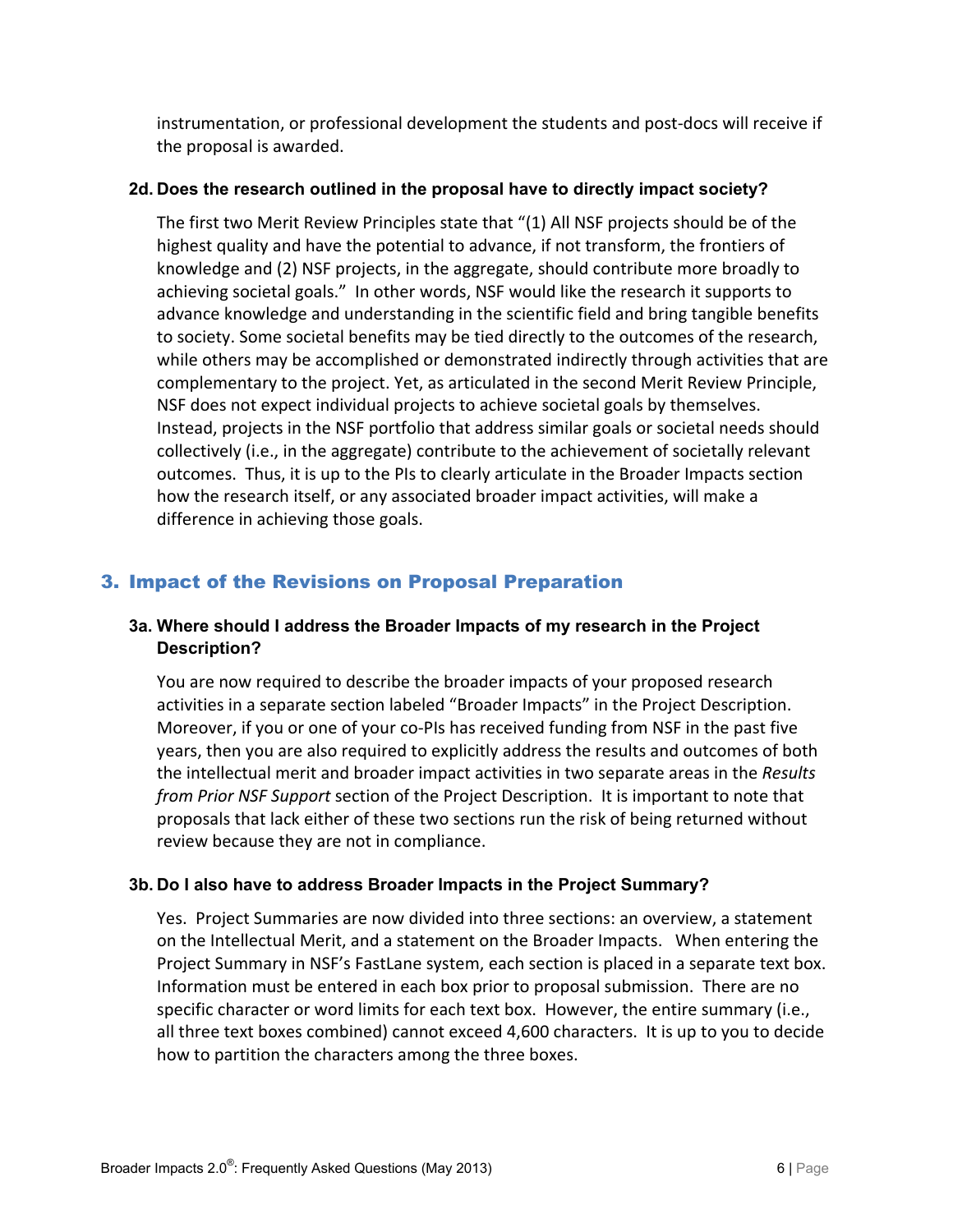#### <span id="page-6-0"></span>**3c. How much space should I allocate to the Broader Impacts section in the Project Description?**

As with other parts of the Project Description, NSF does not suggest or prescribe a page limit or length for the Broader Impacts section. Determining how much space to allocate is entirely up to you. However, you should keep in mind that reviewers will be asked to evaluate the Broader Impacts descriptions using the five elements outlined in the GPG [\(Chapter III.A.2\)](http://www.nsf.gov/pubs/policydocs/pappguide/nsf13001/gpg_3.jsp#IIIA2). Thus, in a well-written Broader Impacts section, PIs should outline "what they want to do, why they want to do it, how they plan to do it, how they will know if they succeed, and what benefits could accrue if the project is successful" (GPG, [Chapter II.C.2.d.i\)](http://www.nsf.gov/pubs/policydocs/pappguide/nsf13001/gpg_2.jsp#IIC2di). Any proposed activities should be described with sufficient detail for the reviewers to determine if they are creative, original, or potentially transformative. The description should include a clear and well-justified rationale and present evidence that the PIs have the expertise, qualifications, and resources (either on their own or through collaborations) to carry out the planned activities. The description should also include a plan to document the results and evaluate the success of any proposed activities. Consequently, considerable amount of proposal space may be required to provide the level of detail necessary for reviewers to adequately evaluate the description and associated activities.

#### <span id="page-6-1"></span>**3d. Is there an increase in the page limit for proposals to accommodate the need for a separate section in the Project Description that addresses Broader Impacts?**

No. The page limit for the Project Description for most of NSF proposals is still 15 singlespaced pages. However, some funding programs may deviate from this page limit, as described in the program's solicitation.

#### <span id="page-6-2"></span>**3e. Do I need to include more than one broader impact activity in my proposal?**

No. The quality of the broader impact activities is more important than the quantity. The strongest proposals include novel, creative, and innovative activities that complement the proposed research, are well-thought out, and are based on a sound rationale. Thus, NSF staff and reviewers expect the broader impacts to vary among projects and be comparable, in terms of caliber, quality, and stature, to the intellectual merit of the project.

#### <span id="page-6-3"></span>**3f. Should I include in the proposal how I plan to assess any proposed broader impact activities?**

Yes. Under the new Merit Review Criteria, reviewers will be asked to evaluate whether the descriptions of any proposed broader impact activities includes "a mechanism to assess success". Thus, the Broader Impacts section of your proposal should include a detailed plan to document the outputs and outcomes of any proposed broader impact activities, including ones that are intrinsic to the research.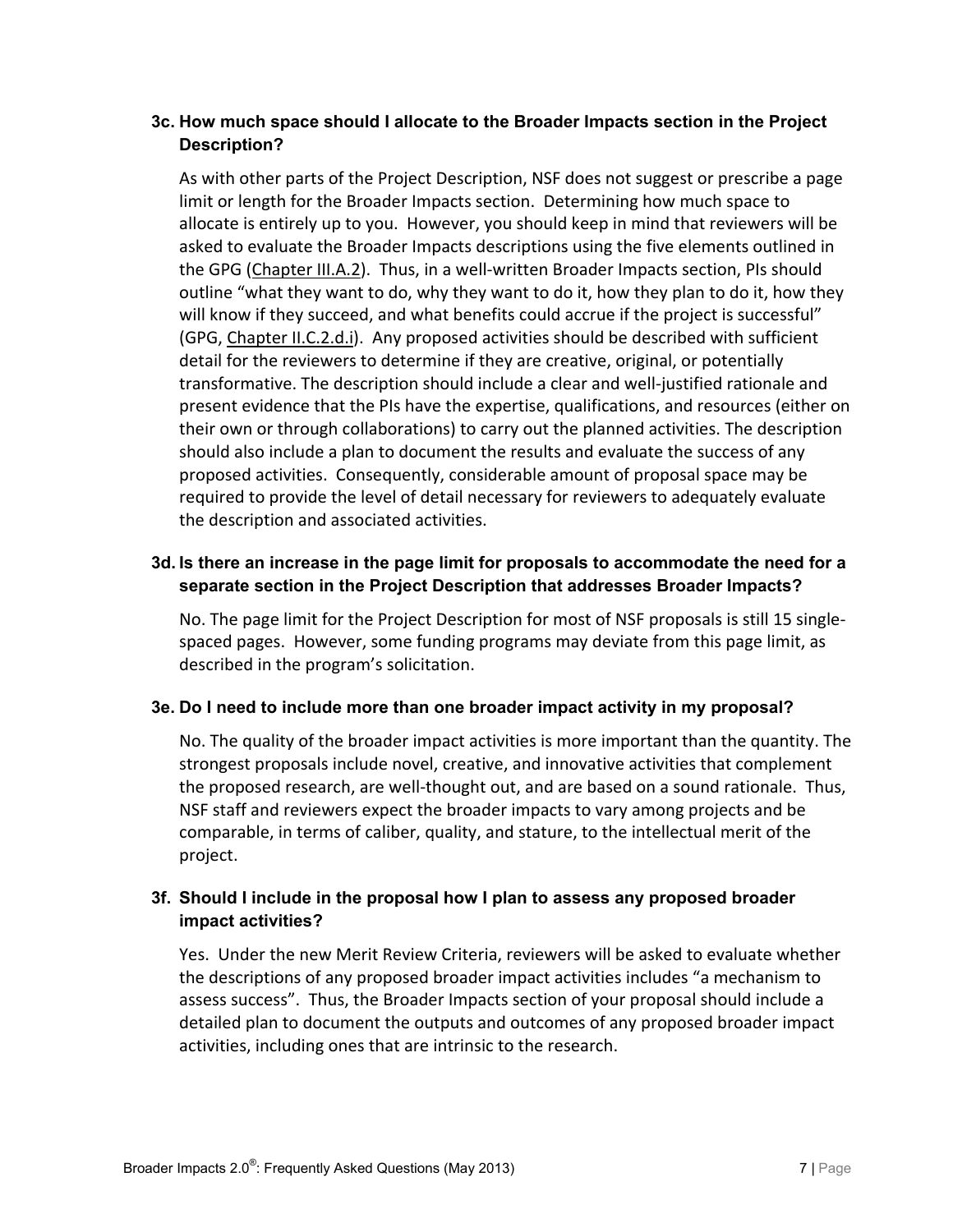#### <span id="page-7-0"></span>**3g. Do I have to report on the broader impacts of past NSF awards in the Results from Prior NSF Support section?**

Yes. As in the past, all PIs and co-PIs who have received NSF funding within the last five years are required to provide information about the projects in a section of the Project Description labeled *Results from Prior NSF Support* (GPG: [Chapter II.C.2.d.iii\)](http://www.nsf.gov/pubs/policydocs/pappguide/nsf13001/gpg_2.jsp#IIC2diii). Each PI and co-PI who has received more than one award in the past five years must report on the one award most closely related to the proposal. However, the new Grant Proposal Guidelines include a requirement that the results and accomplishments of completed work associated with intellectual merit and broader impact activities be addressed in separate sections. As noted in 3a, proposals failing to comply with this requirement may be returned without review.

#### <span id="page-7-1"></span>**3h. Should I include a request for funds in the budget to support Broader Impacts?**

Yes. If your proposal includes Broader Impact activities that are separate from, yet complementary to, the proposed research, then funds to support these activities should be requested in the budget. Reviewers may be critical of a proposal that includes a list of Broader Impact activities with no means or resources to implement them. However, as stated in [Chapter II.C.2.d.i](http://www.nsf.gov/pubs/policydocs/pappguide/nsf13001/gpg_2.jsp#IIC2di) of the GPG, some Broader Impacts may be inherent in the proposed research and therefore may not require additional budget requests. For example, your proposal may include unique training opportunities for undergraduate and graduate students that can be considered broader impacts and the support for these activities might already be included in the budget as student support. Moreover, your project may involve the construction of a new instrument or the development of a new database that will be widely available for use by other researchers in other disciplines. It's likely that the financial costs of these types of broader impacts are already included in the project's budget.

# <span id="page-7-3"></span><span id="page-7-2"></span>4. Impact of the Revisions on Proposal Review and Project Reporting

#### **4a. How will the Broader Impacts of a proposal be evaluated by NSF reviewers and panelists?**

Under the new Merit Review guidelines, reviewers and panelists will be asked to evaluate the Broader Impacts of a proposal using the same review elements they use to evaluate a proposal's Intellectual Merit. As described in 1b above, this represents the most significant change in the proposal review process and NSF staff will be asked to use the same merit criteria and evaluation elements when making recommendations for funding. The five elements to be applied to Broader Impacts are:

- 1. What is the potential for the proposed activity to benefit society or advance desired societal outcomes?
- 2. To what extent do the proposed activities suggest and explore creative, original, or potentially transformative concepts?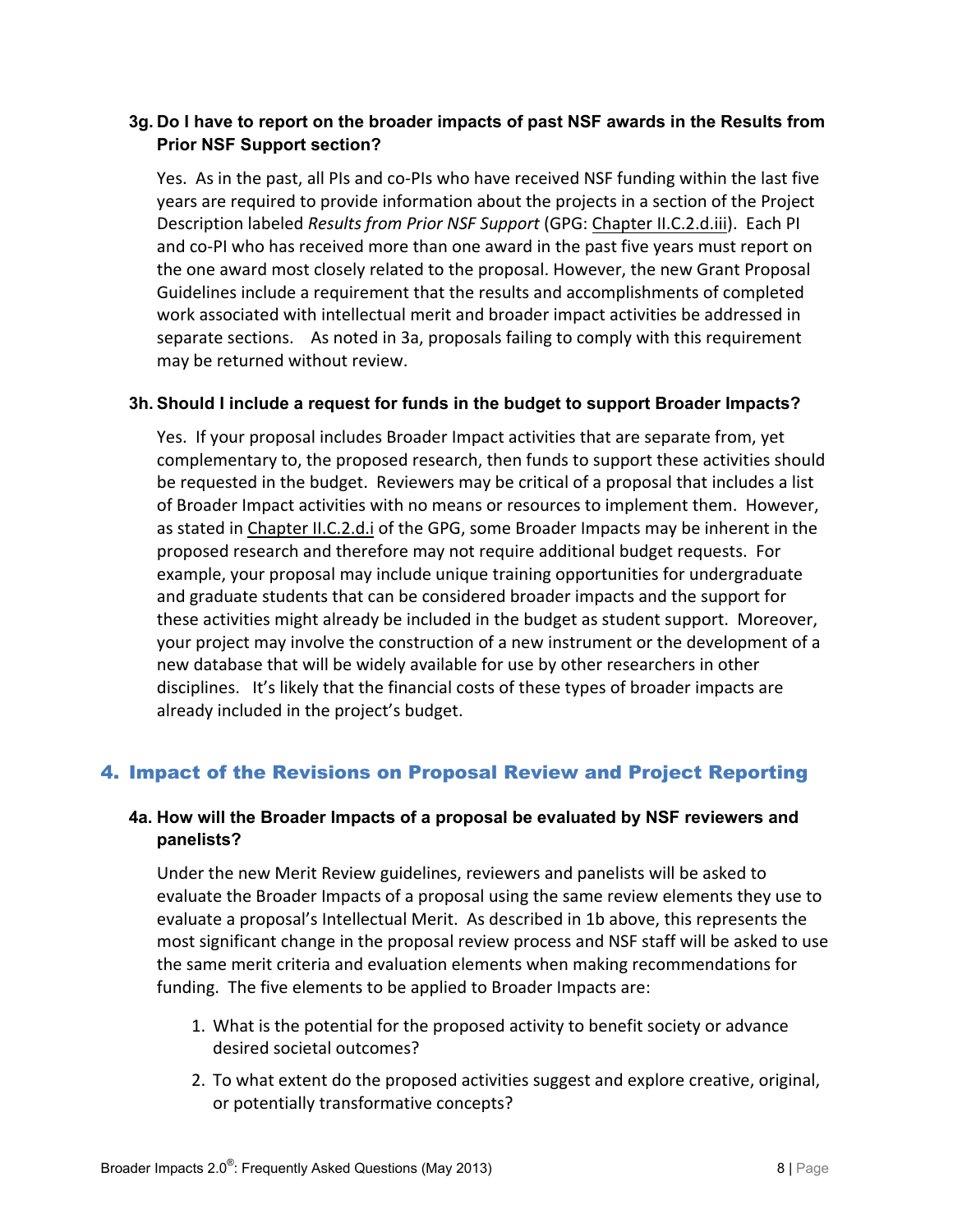- 3. Is the plan for carrying out the proposed activities well-reasoned, well-organized, and based on a sound rationale? Does the plan incorporate a mechanism to assess success?
- 4. How well qualified is the individual, team, or institution to conduct the proposed activities?
- 5. Are there adequate resources available to the PI (either at the home institution or through collaborations) to carry out the proposed activities?

#### <span id="page-8-0"></span>**4b. How will reviewers and panelists learn about the changes to the Merit Review Criteria? What instructions will they receive?**

NSF has conducted a series of webinars and information sessions on the new Merit Review Criteria. Links to these resources are available on the [NSF Merit Review](http://www.nsf.gov/bfa/dias/policy/merit_review/resources.jsp)  [webpage.](http://www.nsf.gov/bfa/dias/policy/merit_review/resources.jsp) Hopefully some reviewers and panelists have participated in these sessions or attended one of COSEE Florida's Broader Impacts 2.0® seminars. Upon agreeing to review a proposal, ad hoc reviewers will receive guidance from NSF staff via email and will see additional instructions and directions on FastLane when submitting their review. Panelists will be briefed on the changes to the Merit Review Criteria by Program Officers and Panel Managers prior to discussing proposals.

#### <span id="page-8-1"></span>**4c. Will Broader Impacts be weighted the same as Intellectual Merit in the review process?**

NSF does not assign weights to the two Merit Review Criteria (Intellectual Merit and Broader Impacts), and Program Directors acknowledge that the relative weighting of the two criteria often varies with the nature of the project, funding program, and discipline. Nevertheless, reviewers, panelists, and NSF staff are expected to give both criteria full consideration when assessing the merits of a proposal and making recommendations for funding.

#### <span id="page-8-2"></span>**4d. How much weight will Program Directors give to the Broader Impacts Criteria when making funding decisions?**

As stated in 4c, no weights have been assigned to either review criteria, and Program Directors are required to consider and address both the Intellectual Merit and Broader Impacts of a proposal when making funding recommendations. Thus, when considering proposals of equal and exceptional intellectual merit, the relative strengths of the Broader Impacts of the proposals may be a deciding factor.

#### <span id="page-8-3"></span>**4e. With the increased prominence of Broader Impacts, will Program Directors recruit experts in Broader Impacts to review proposals and serve as panelists?**

When selecting ad hoc reviewers and panelists, Program Directors try to identify a mix of people with both general and specialized knowledge of a particular field or subfield represented in the proposals. This includes people who are qualified to address the potential societal benefits of a research project and the quality of broader impact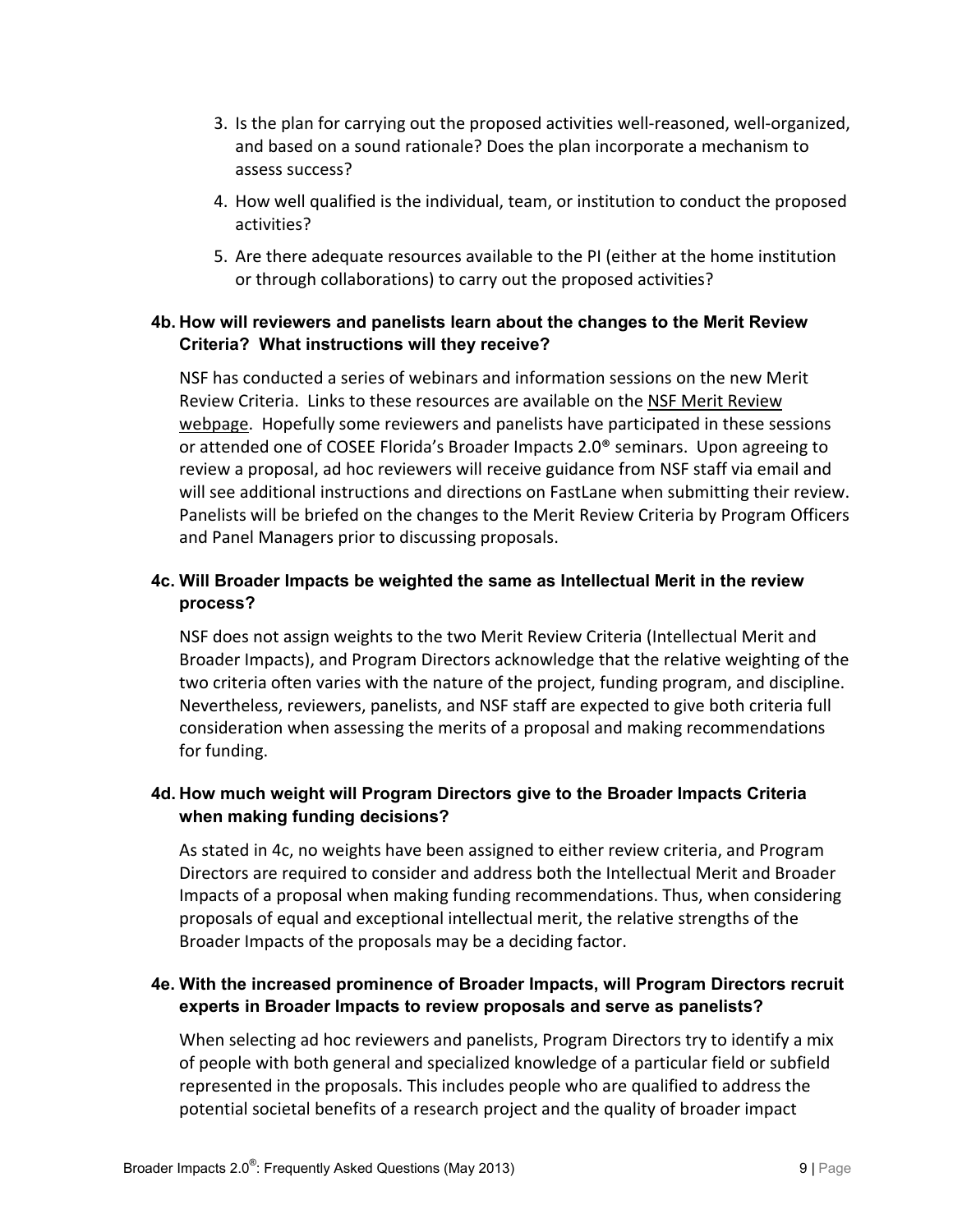activities. Needless to say, it is unlikely that a single review or panelist can be an expert on all aspects of a proposal. Yet, when a proposal is reviewed by a diverse group of people with complementary expertise, it receives a thorough and fair review. It is important to note that you may suggest names of persons you feel are well qualified to review your proposal – as well as persons you would prefer not to review it.

#### <span id="page-9-0"></span>**4f. Will I need to report on the progress and results of my broader impact activities in my annual reports?**

Yes. The section describing Project Reports in the new GPG reflects the increased emphasis on Broader Impacts. Your annual and final reports should contain updates on the progress, results, outcomes, and achievements of all activities associated with the project, including those intended to address the Broader Impacts Criteria. Thus, you should have a plan in place to generate data to assess the effectiveness and successes of the Broader Impacts.

# <span id="page-9-1"></span>5. Assistance with Preparing Effective Broader Impacts Descriptions and Designing Activities

#### <span id="page-9-2"></span>**5a. Are there plans to distribute examples of good Broader Impacts descriptions or activities?**

No. NSF does not plan to distribute examples of good (or bad) Broader Impacts descriptions or activities. In fact, because of the confusion it caused, NSF has removed (effective January 14, 2013) pointers and links to a list of categories and examples ("representative activities") that were available on the NSF website. Many scientists and policy experts were critical of the list because it was too prescriptive and could limit what reviewers and Program Directors viewed as Broader Impacts.

#### <span id="page-9-3"></span>**5b. Where can I get help with preparing a good Broader Impacts description?**

Many universities have sponsored research staff and outreach experts that can provide assistance with writing Broader Impacts descriptions. Moreover, COSEE Florida, through its Broader Impacts Coaching Program, offers free, individualized help and guidance with crafting effective broader impact descriptions to Florida ocean scientists (all career stages). For more information, contact Dr. Sue Cook at [scook@teamorca.org.](mailto:scook@teamorca.org)

COSEE Florida also offers a workshop entitled *Broader Impacts 2.0®* that focuses on techniques for developing effective Broader Impact plans that complement the proposed research. The workshop also includes assistance with writing clear and compelling Broader Impacts statements that address the elements that reviewers will consider when evaluating a proposal.